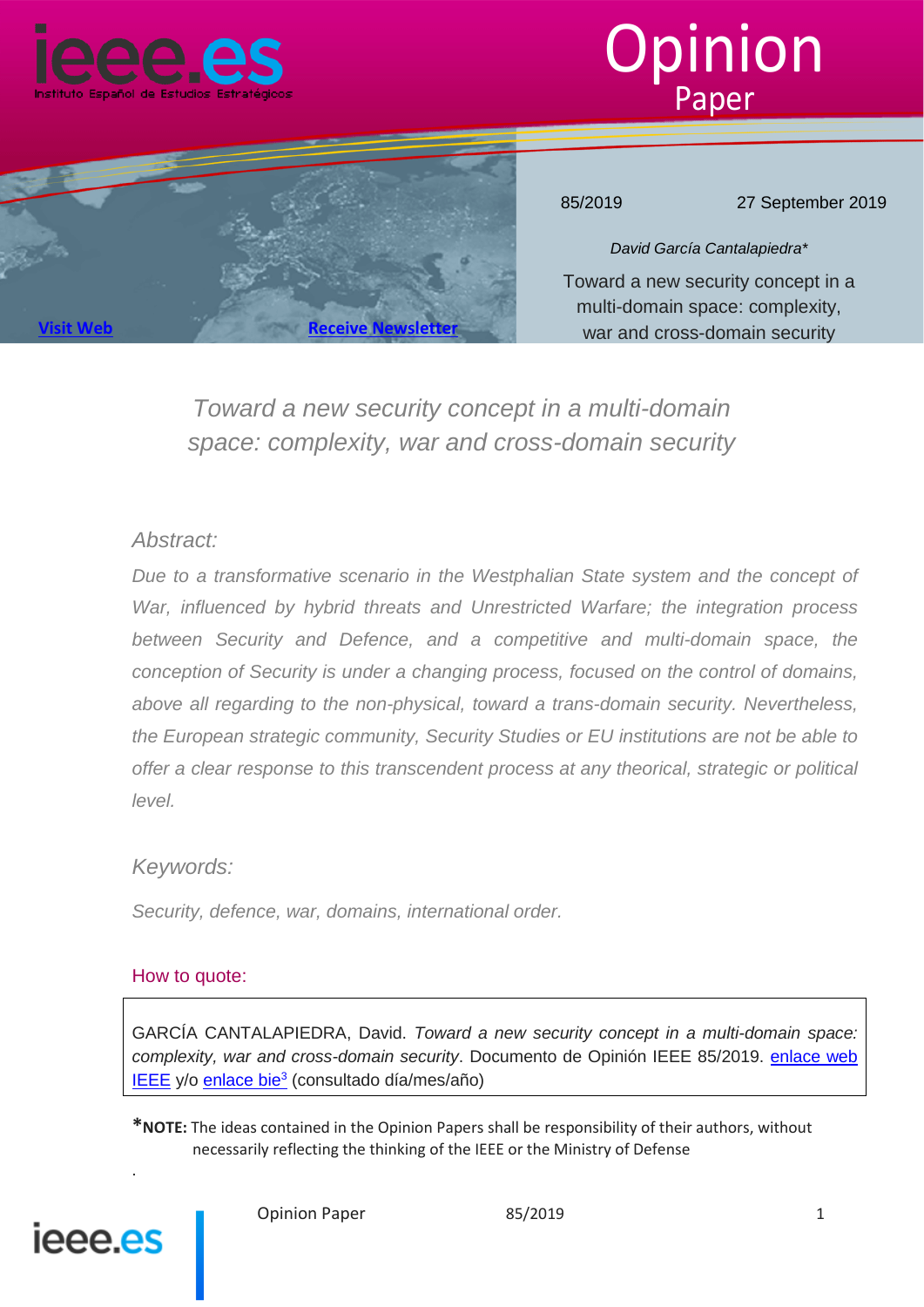Toward a new security concept in a multi-domain space: complexity, war and cross-domain security

David García Cantalapiedra

"If an entity uses robots to conduct a massive offensive and destroys the opponent's entire robot army, does the war end? Or did a naïve population just realize they would have to fight the war themselves? Are they ready? What is the legal justification of the casus belli and enmity animating their will?"[1](#page-1-0)

#### **International order, war and security**[2](#page-1-1)

The concept of security is changing faster than politicians, military and academics could suspect. Thus, the gap between internal and external security has progressively been closing since 9/11 attacks confirmed this process. Meanwhile, Comprehensive Security has been used as the main security conception since early 1990s: "Security is taken to be about the pursuit of freedom from threat and the ability of states and societies to maintain their independent identity and their functional integrity against forces of change, which they see as hostile<sup>"[3](#page-1-2)</sup>. The logic of enlarging the security concept after the end of the Cold War, while it suffered a process of de-militarization, paradoxically, introduced extensive panoply of areas to securitize, some of them hardly related to "classical" security, closing the era of Strategic Studies. This was to create a harsh debate in political and academic realms due to the problematic those new threats, challenges and new responses provoked in the structure of that security's general conception. These also pushed toward the creation of a comprehensive approach, and later Resilience as followup concept. Thus, a conception that would have work good enough after the Cold War was really shocked when the 9/11 attacks produced a progressive re-militarization of security, not only by the GWOT, but by a quietly process carried out by States and Non-State actors. However, this re-militarization meant to abandon "conventional war", and

<span id="page-1-2"></span><sup>3</sup> BUZAN, Barry. "New Patterns of Global Security in the Twenty-First Century". *International Affairs*, Vol. 67, No. 3, Jul., 1991. pp. 431-451



<sup>1</sup> EUHUS, Brandon T. "A Clausewitzian Response to "Hyperwarfare". *Parameters*, 2018.

<span id="page-1-1"></span><span id="page-1-0"></span><sup>&</sup>lt;sup>2</sup> Some arguments in this article showed up first in GARCIA CANTALAPIEDRA, David y PULIDO, Julia "El nuevo espacio de seguridad trans/multi-dominio. Las amenazas híbridas y la insurgencia criminal: la evolución del concepto de sociedad anárquica de Hedley Bull", en GRASA, R. y GARCIA, C. "Cambios en la naturaleza de la Diplomacia y de la Guerra en los cuarenta años de la Sociedad Anárquica de Hedley Bull". Tirant lo Blanch. 2019. Págs. 211-220. Also in GARCIA CANTALAPIEDRA, David (ed.) "The Greater Maghreb. Hybrid threats, strategy and policy for Europe". Lexington books, Rowan & Little Ed, 2019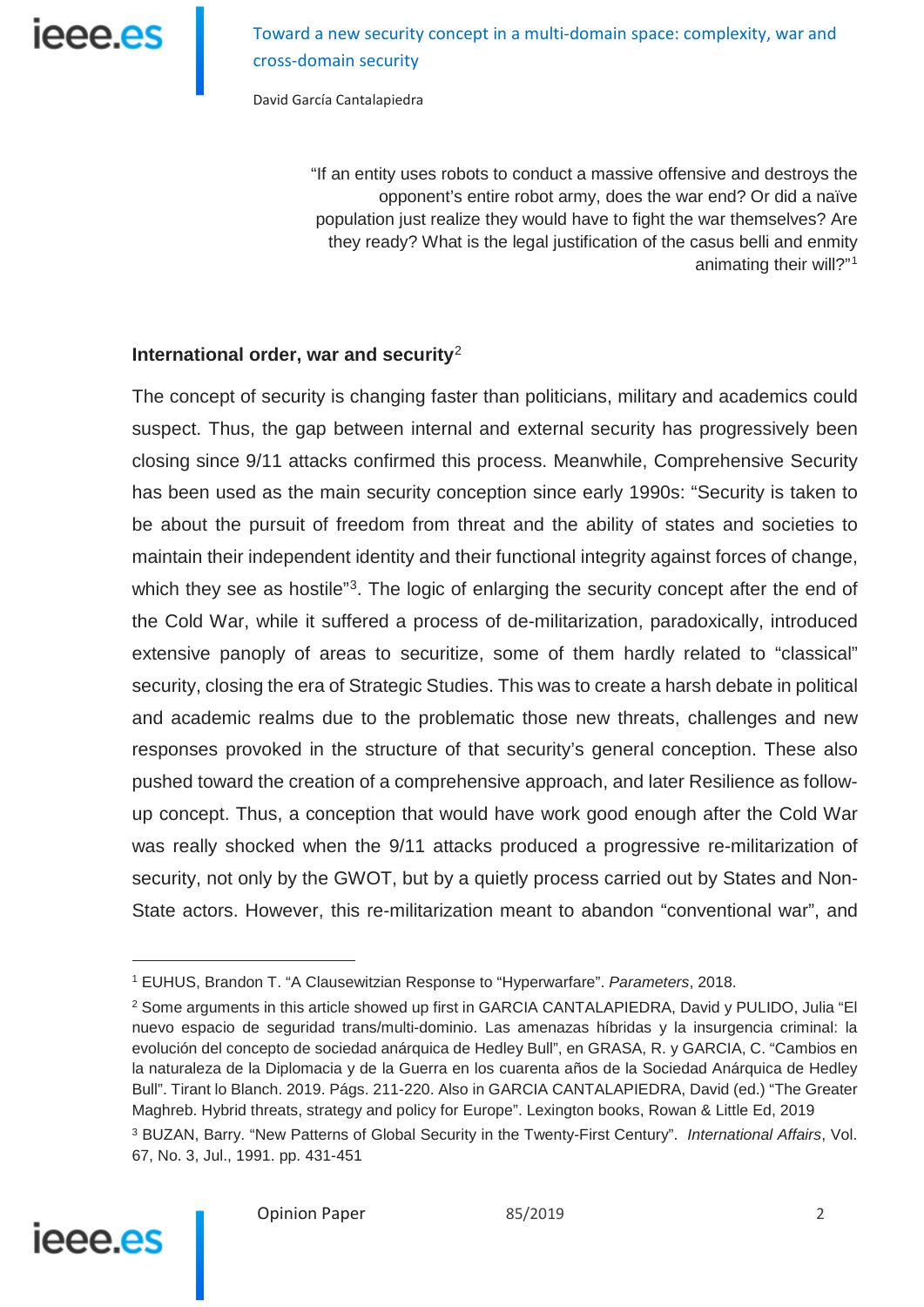Toward a new security concept in a multi-domain space: complexity, war and cross-domain security

David García Cantalapiedra

most of these actors were to act under the level of the concept of "legal" war: the lessons of the Gulf War, but also those of Somalia and Kosovo among others, were crystal clear for both kinds of actors: in one hand, for Russia, China and other authoritarian states, and on the other hand, for AQ, Taliban, ISIS and other insurgencies, but also for others as powerful groups of transnational organized crime. Nevertheless, there were different concepts which did not catch enough attention as *Unrestricted Warfare* and the *Three Warfare Strategy<sup>4</sup>*, or *Criminal Insurgency*<sup>5</sup>. The reality was that any of these concepts generated proper responses in the Western strategic community. Besides, more "classical" dynamics and threats as nuclear weapons also were recovering a main role again in this scenario, but without the "rules framework" of the Cold War. This scenario is still more complex than previously thought due to the impact of the militarization of space, the transversal irruption of cyberspace, biotechnology and AI<sup>[6](#page-2-2)</sup>. However, academic Security Studies community, the EU Strategic Community or even the EU institutions have hardly abandoned or modified their main approaches. They have even maintained ideologically entrenched positions despite of the end of the Post-Cold War European Security Order when Russia unilaterally abandoned the 1990 CFE Treaty in 2007, broke the Principle III Helsinki Final Act (Inviolability of the frontiers), and the Russian noncompliance and US withdrawn ended the 1987 INF Treaty in 2019. Only after the 2014 Ukraine invasion, there were timid steps focused on how to respond the Russian's "New Generation Warfare" through NATO definitions on Hybrid War. Finally, EU institutions and organizations started to offer answers to these developments, however without the lightest approach or serious review about Unrestricted Warfare, or a real and deep review about our conception of Security. European strategic thought has not faced a serious and in-deep reconsideration of our security conception regarding a set of key issues: how to manage the relation between War and the declining International Liberal Order; uncertainty as the most import problem in the process of security-defense overlapping;

<span id="page-2-2"></span><span id="page-2-1"></span><span id="page-2-0"></span><sup>&</sup>lt;sup>6</sup> KISSINGER, H. et al. The Metamorphosis. The Atlantic. August 2019. Available at: [https://amp-theatlantic](https://amp-theatlantic-com.cdn.ampproject.org/c/s/amp.theatlantic.com/amp/article/592771/)[com.cdn.ampproject.org/c/s/amp.theatlantic.com/amp/article/592771/](https://amp-theatlantic-com.cdn.ampproject.org/c/s/amp.theatlantic.com/amp/article/592771/) fecha de consulta 25.08.2019



<sup>4</sup> QIAO Liang and WANG Xiangsui. "Unrestricted Warfare". PLA Literature and Arts Publishing House, Beijing February 1999; OSD. Military and Security Developments Involving the People's Republic of China 2011, Annual Report to Congress. 16 August 2011. Washington D.C.

<sup>5</sup> SULLIVAN, J. & BUNKER, R. "Rethinking insurgency: criminality, spirituality, and societal warfare in the Americas", Small Wars & Insurgencies, vol. 22, nº 5, 2011. págs.742-763.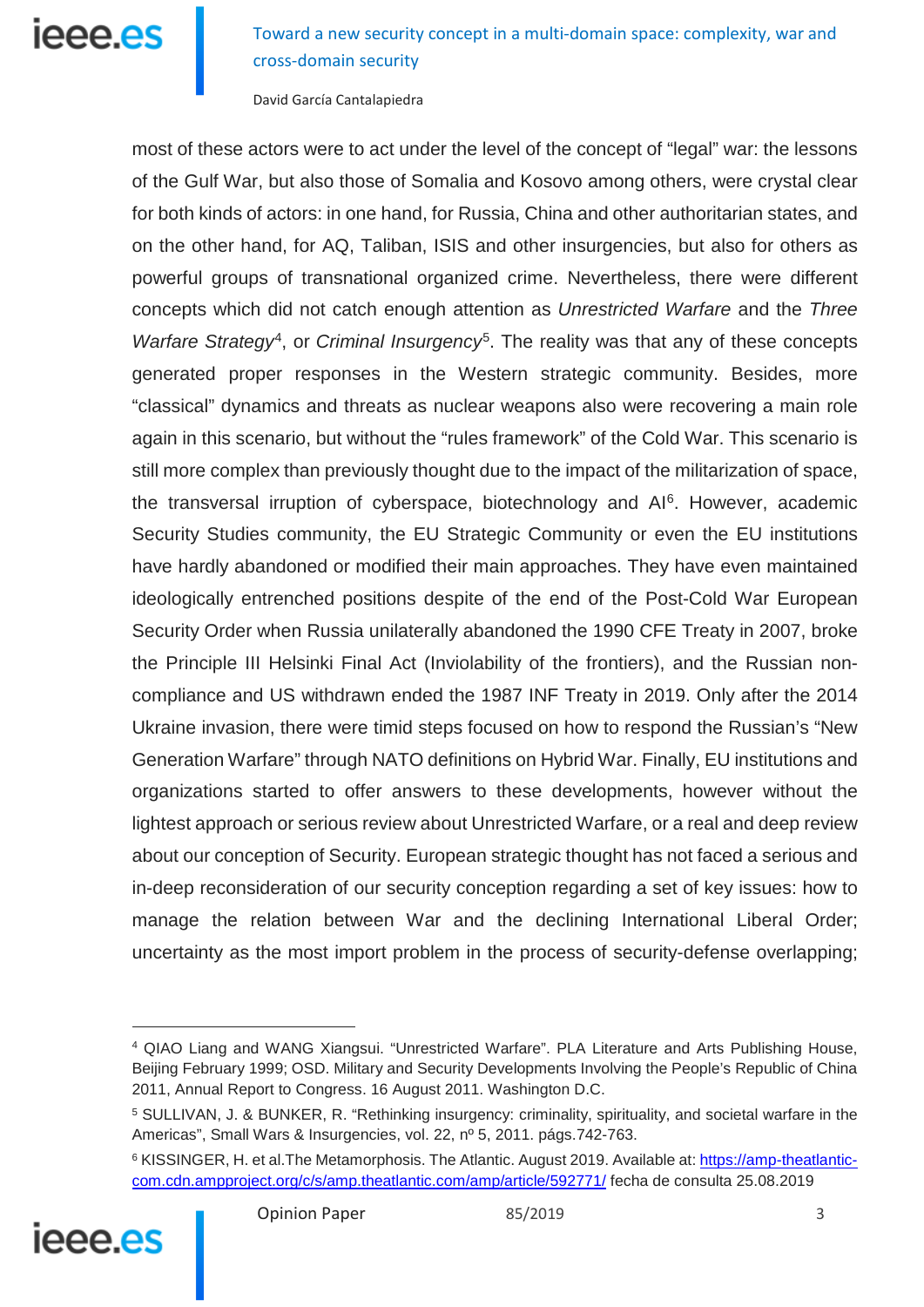**leee.es** 

Toward a new security concept in a multi-domain space: complexity, war and cross-domain security

David García Cantalapiedra

long term grand strategy in a context of competition<sup>[7](#page-3-0)</sup> and Unrestricted Warfare<sup>8</sup>; finally, and co-existing to this reality (or interrelated with it), there is a global web of networks where games are played not through bargaining but by building connections and relationships and in the dynamics of nonhierarchical systems<sup>9</sup>.

#### *A new international system, a new security concept*

Coming from "the end of history" momentum and from a time when still seemed easy to establish the difference between peace and war, and interior-external security, it was also easy to face a modular security concept and an idea of security complex, in which the security of states and individuals were intrinsically linked, as the Copenhagen School established during the 1990s<sup>10</sup>. But these notions departed from certain idea of order and were really based mainly in a Westphalian state system and an International Liberal Order. For instance, Hedley Bull already established in his 1977 seminal *The Anarchic Society* the changes that could take place in the structure of the international system where the States, that Westphalian system, begin to lose their dominance: a progressive loss of sovereignty in favor of non-state actors, which would provoke the emergence of private violence and the loss of a monopoly on the use of force, including the influence of transnational actors and technology could progressively make borders disappear. Bull argued that if these dynamics occurred, among others, the international system could return to a pre-Westphalian situation and that there would be a whole series of non-state actors that would not only compete with the state as main entities of the international

<span id="page-3-3"></span><span id="page-3-2"></span><sup>10</sup> BUZAN, B., WAEER, O. & WILDE, Jaap de. "Security: A New Framework for Analysis". Lynne Rienner Publishers. 1998.



<span id="page-3-0"></span><sup>7</sup> BRANDS, Hal. "The Lost Art of Long-Term Competition". The Washington Quarterly. vol 41, nº 4, Winter 2019. págs. 31–51. CSIS. "Rebuilding Strategic Thinking". A Report of the CSIS Transnational Threats Project. October 2018.

<span id="page-3-1"></span><sup>8</sup> For instance, see FERCHEN, M. et al. Assessing China's Influence in Europe through Investments in Technology and Infrastructure. Four Cases. LeidenAsiaCentre. Leiden University. December 2018; TOBIN, L. "Underway. Beijing's Strategy to Build China into a Maritime Great Power," Naval War College Review: Vol. 71, nº. 2, Article 5. 2018. Available at: [https://digital-commons.usnwc.edu/nwc-review/vol71/iss2/5;](https://digital-commons.usnwc.edu/nwc-review/vol71/iss2/5) by an even tougher position, see Stephen Walt's article, "Europe's Future Is as China's Enemy". Foreign Policy. January 22, 2019. Fecha de consulta 20.07.2019.

<sup>9</sup> See for instance JERVIS, Robert. "System Effects". Princeton,1999;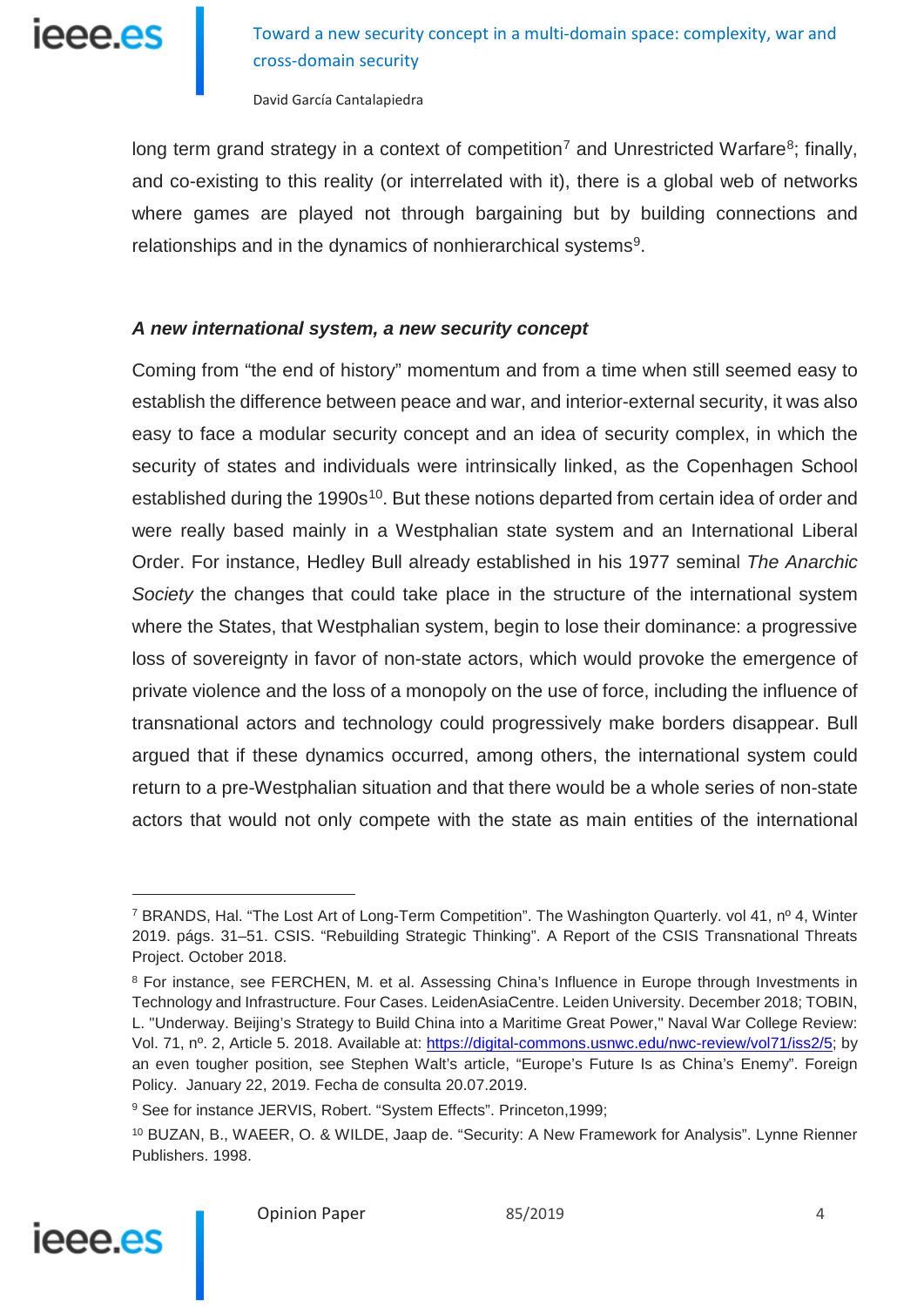## leee.es

Toward a new security concept in a multi-domain space: complexity, war and cross-domain security

David García Cantalapiedra

system, but they could even replace it<sup>11</sup>. Paradoxically, an institution that Bull considered inseparable from that system of States was the War as organized violence carried out by political units against each other. He also considered the development of the modern concept of war as organized violence among sovereign states as the result of a process of limiting or confining violence. Thus, in any real hostility to which we can give the name of "war", norms or rules, whether legal or otherwise, invariably play a role. However, if the system of States would evolve to that pre-Westphalian situation that Bull posed, is it only the organized violence of political units carried against each other what we would consider War, or would this concept be extended? What would happen if there were non-state political units, or even non-political units, from the point of view of the definition of War? Would War between them and States be possible? Moreover, would War, as Bull understood it, be possible in a pre-Westphalian system? Bull articulated his concept of War through the difference between war in the material sense, that is, real hostilities, and war in the legal or normative sense, a theoretical state created by the satisfaction of certain legal or normative criteria: talking about war in the legal sense, the distinction between war and peace is absolute. On the other hand, war in the material sense is sometimes difficult to distinguish from peace. But Bull recognized the impossibility of separating the two since the dynamics of hostilities sometimes play against that separation. This lack of historical awareness also contributes to our lack of conceptual preparation<sup>[12](#page-4-1)</sup>. As Rosa Brooks affirms: "In a world in which the push of a button can lead, within seconds, to the deaths of a specific man more than eight thousand miles away, is it possible to define "war" with clarity? Most of all: As the boundaries around war and the military grow ever blurrier, will we all pay a price?"<sup>[13](#page-4-2)</sup>.

<span id="page-4-2"></span><span id="page-4-1"></span><span id="page-4-0"></span><sup>&</sup>lt;sup>13</sup> BROOKS, R. "How Everything Became War and the Military Became Everything". Simon and Schuster, 2016. pág.8.



<sup>&</sup>lt;sup>11</sup> BULL, Hedley. "The Anarchical Society. a study of order in world politics". Columbia University Press, New York. 1977.

<sup>12</sup> ECHEVERRIA, A. J. Operating in the Gray Zone: An Alternative Paradigm for U.S. Military Strategy. United States Army War College Press. Carlisle Barracks, Pennsylvania. April 2016.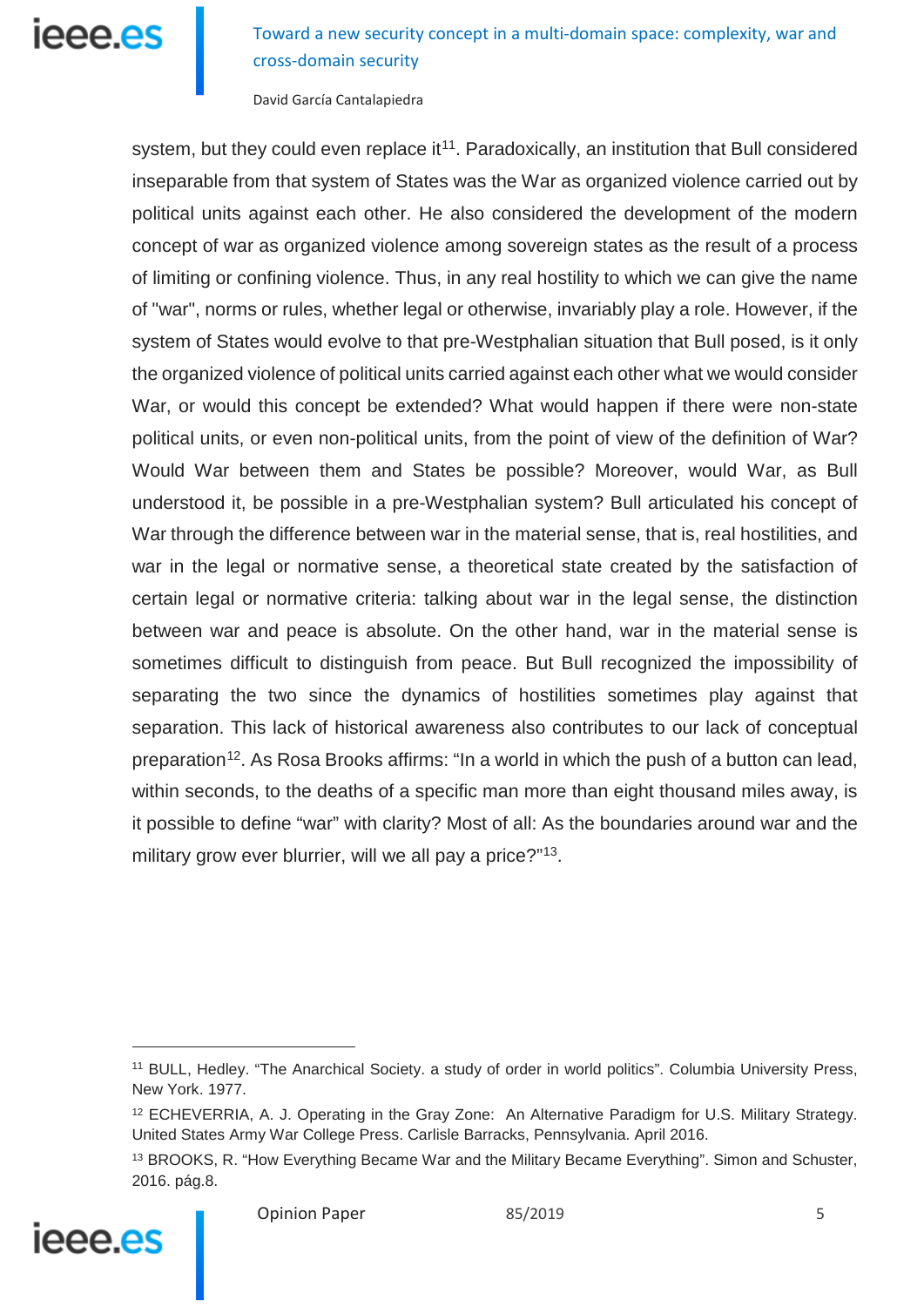

David García Cantalapiedra

### **Toward a new analysis framework: hybrid threats, unrestricted warfare and a new cross-domain security concept**

Frank Hoffman<sup>14</sup>, the United States Military<sup>15</sup>, the European Union<sup>[16](#page-5-2)</sup>, the HybridCoE<sup>[17](#page-5-3)</sup>, and NATO<sup>[18](#page-5-4)</sup> maintain significant differences over the material scope of the concept, and others use the term to describe the so-called Gerasimov Doctrine[19.](#page-5-5) This lack of doctrinal consensus means a problematic theorical and practical approach to tackle efficiently these dynamics. According to Aurel Sari, to stipulate that hybrid threats are activities which remain below the threshold of formally declared warfare would be naïve, and undermine a clear understanding and definition, as "formally declared wars are something of a rarity in international relations"[20](#page-5-6). For instance, as Rosa Brooks establishes: "Similarly, we struggle to tell the difference between "civilians" and "combatants." What counts as a protected civilian object in cyberspace? When can a hacker, a financier, or a propagandist be considered a combatant? $121$ . It is distinctive that there is no longer a clear distinction between what is and is not a battlefield: physical spaces (Global Commons) are all potential battlefields, but social spaces such as political, economic, and cultural spheres, cyberspace, and even the psyche are also at risk. It seems there is no consensus on what is battlefield or not, between what is peace or war, what is the "normal" status" and how will we define Security? Authors as Frank Hoffman, Peter Singer, Colin S. Gray, Max Boot, David Kilcullen, Antullio Echeverria or John Arquilla have debated about the nature and impact of these threats. However, there is neither a debate about the impact of these categories in Security Studies nor a real attempt of delivering new

<sup>18</sup> NATO. Hybrid threats. Available at:

<span id="page-5-7"></span><span id="page-5-6"></span><span id="page-5-5"></span><sup>21</sup> BROOKS, R. "Rule of Law in the Grey Zone". Modern War Institute. July 2, 2018.



<span id="page-5-0"></span><sup>&</sup>lt;sup>14</sup> HOFFMAN, F. "Hybrid Warfare and Challenges", Joint Forces Quarterly, nº 52, 2009.

<span id="page-5-1"></span><sup>15</sup> ADRP 3-0. Army Doctrine Reference Publication. No. 3-0. Headquarters Department of the Army. Washington, DC, 6 October 2017. Págs. 1-3

<span id="page-5-2"></span><sup>16</sup> European Commission. Joint Framework on Countering Hybrid Threats: A European Union Response, JOIN (2016) 18 final (Apr. 6, 2016); Secretary-General of the European Commission, Joint Staff Working Document: EU Operational Protocol for Countering Hybrid Threats "EU Playbook" 11034/16 July 7, 2016.

<span id="page-5-3"></span><sup>17</sup> Hybrid CoE. Countering Hybrid Threats. Available at:<https://www.hybridcoe.fi/hybrid-threats/> fecha de consulta 20.07.2019.

<span id="page-5-4"></span>[https://www.nato.int/cps/en/natohq/topics\\_156338.htm?selectedLocale=en](https://www.nato.int/cps/en/natohq/topics_156338.htm?selectedLocale=en) fecha de consulta 20.07.2019

<sup>19</sup> GALEOTTI, M. "The 'Gerasimov Doctrine' and Russian Non-Linear War,". Moscow's Shadow (blog), July 6, 2014.

<sup>20</sup> SARI, A."Hybrid Warfare, Law and the Fulda Gap". Law School. Exeter. Pp.14-15.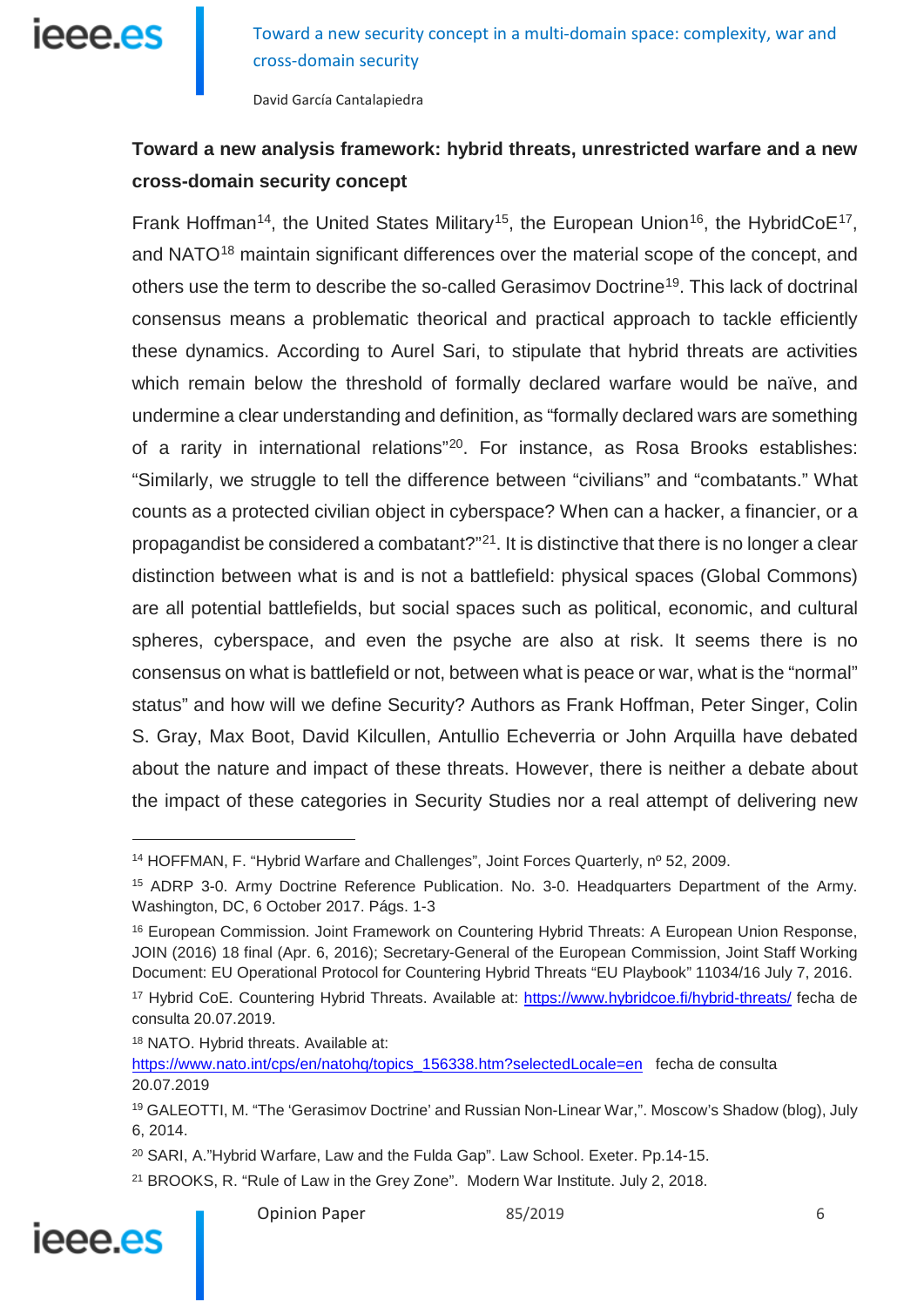Toward a new security concept in a multi-domain space: complexity, war and cross-domain security

David García Cantalapiedra

approaches and definition of the concept of Security<sup>[22](#page-6-0)</sup>. However, it seems there are conceptions even previous to Hoffman's first approach: PLA Colonels Qiao Liang and Wang Xiangsui defined war in their 1999 book "Unrestricted Warfare" as "using all means, including armed force or non-armed force, military and nonmilitary, and lethal and non-lethal means to compel an enemy to accept one's interests"<sup>[23](#page-6-1)</sup>. Certainly, the idea of limiting War as a concept and goal is not working as it was previously developed by Hedley Bull. Paradoxically, even though the characteristics and means of War have changed, War still is *á la Clausewitz*, "an act of force to compel our enemy to do our will", and "to the application of that force there is no limit". However, this dynamic would be related to enlarging war domains, not regarding material military incremental force. This expansion of the domains of war makes possible the exponential expansion of the concept of the battlefield beyond the physical domain by removing its geographical and political constraints and allowing it to become omnipresent. In response to the question, "Where is the battlefield?" Liang and Xiangsui answer simply that it is now "everywhere". Thus, this application could be qualitative and not necessarily quantitative in terms of escalation in the use of kinetic force as commonly is interpreted. This expansion of means could be translated to the different domains: all these actors, all these different capabilities, spread to all the domains. Paradoxically, in aiming the control of these domains, this could also mean a trend to the militarization of domains, above all due to the crossing impact of cyberspace and the civil-military diffusion, although it is symptomatic the use and search of control of domains (mainly cyberspace) by some great powers<sup>[24](#page-6-2)</sup>. This process is directly related to the other aspect Bull pointed out as a cause

<span id="page-6-2"></span><span id="page-6-1"></span><sup>24</sup> See BEHA, Patrick. "Civil-Military Integration in China: A Techno-Nationalist Approach to Development". American Journal of Chinese Studies, Vol. 18, No. 2, Octubre 2011, pp. 97-111; LASKAI, L. "Civil-Military Fusion: The Missing Link Between China's Technological and Military Rise". Net Politics and Digital and Cyberspace Policy Program. CFR. January 29, 2018; also the use of armed forces in the fight against transnational organized crime. See research and studies by Real Instituto Elcano/ Centro de Estudios Estratégicos del Ejército de Perú; from other point of view see SCHIZKE, M. "Necessary and surplus militarization: rethinking civil-military interactions and their consequences". European Journal of International Security. Vol. 3 part 1. 2017. págs. 94-112.



<span id="page-6-0"></span><sup>&</sup>lt;sup>22</sup> Except for a few attempts. See for instance BARKAWI, T. "From War to Security: Security Studies, the Wider Agenda and the Fate of the Study of War". Millennium: Journal of International Studies, vol. 39, nº 3, 2011. Pp. 701–716.

<sup>&</sup>lt;sup>23</sup> QIAO Liang and WANG Xiangsui. "Unrestricted Warfare". PLA Literature and Arts Publishing House, Beijing February 1999. pág. 7; HAROLD, S. "Defeat, Not Merely Compete. China's View of Its Military Aerospace Goals and Requirements in Relation to the United States". RAND. 2018. Available at: [https://www.rand.org/pubs/research\\_reports/RR2588.html](https://www.rand.org/pubs/research_reports/RR2588.html) Fecha de consulta 20.07.2019.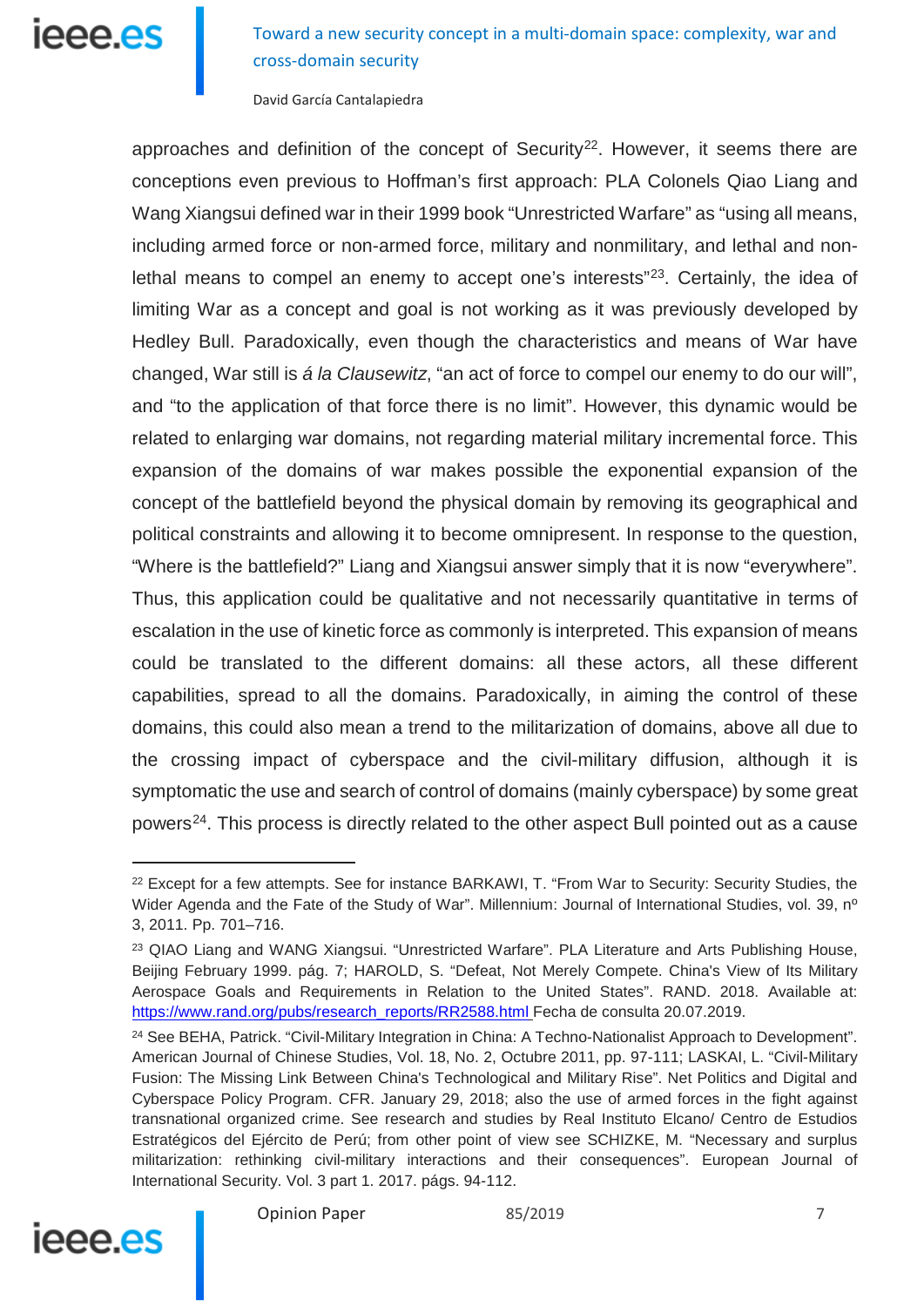

David García Cantalapiedra

for the end of the Westphalian system: the  $4<sup>th</sup>$  Tech Revolution, the cyberspace, the Artificial Intelligence (AI) and the relation with humans, not only in Internet of Things (IoT), but in the Battlefield of Things (BoT). As Alexander Kott establishes:

"What happens on the future battlefield when humans and machines battle each other yet "think" very differently? "it… makes the battlefield harder to understand and manage. Human warfighters have to face a much more complex, more unpredictable world where things have the mind of their own and perform actions that may appear inexplicable to the humans."[25.](#page-7-0)

How will be the relation human-AI? Will a human force be tactically expendable in order to sustain an Autonomous/AI machine-robot strategically, which will offer victory in an engagement or battle? At the same time, as the levels of uncertainty will be higher and higher in the security realm, who is going to identify an existential threat and an object or ideal to be protected? Will it be necessary to persuade an audience? More, will there be a process of securitization-desecuritization according to Copenhagen School's parameters? This new "battlefield" is so full of uncertainty that makes almost impossible to know threats, protected objects, clear strategies or "speech acts". That uncertainty would push us to seek the control of the domains as much as we can to reduce it and, however, the expectations for an AI could be different from that of the humans. In the field of Defense this situation leads to the Multi-domain Battlefield and Operations<sup>26</sup>. These dynamics could converge leading to a "militarization" of Security and according to Lydia Kostopoulus, the search of "predictive policing" in Defense<sup>[27](#page-7-2)</sup>, blurring definitively the division and differences between interior and external security. However, the goals for

<span id="page-7-2"></span><span id="page-7-1"></span><sup>&</sup>lt;sup>27</sup> "Predictive Policing: From Data to Actionable Intelligence" in KOSTOPOULOS, Lydia. The Role of Data in Algorithmic Decision-Making. A Primer. United Nations Institute for Disarmament Research (UNIDIR). 2019. pág. 2.



<span id="page-7-0"></span><sup>&</sup>lt;sup>25</sup> KOTT, A. Challenges and Characteristics of Intelligent Autonomy for Internet of Battle Things in Highly Adversarial Environments. The 2018 AAAI Spring Symposium Series. 2018. pág. 147. Available at: https://www.researchgate.net/publication/324150694 Challenges and Characteristics of Intelligent Aut [onomy\\_for\\_Internet\\_of\\_Battle\\_Things\\_in\\_Highly\\_Adversarial\\_Environments](https://www.researchgate.net/publication/324150694_Challenges_and_Characteristics_of_Intelligent_Autonomy_for_Internet_of_Battle_Things_in_Highly_Adversarial_Environments) Fecha de consulta 20.07.2019

<sup>26</sup> See SHMUEL, S. "Multi-Domain Battle: AirLand Battle, Once More, with Feeling". *War on the Rocks*. 20 June 2017. Available at: [https://warontherocks.com/2017/06/multi-domain-battle-airland-battle-once-more](https://warontherocks.com/2017/06/multi-domain-battle-airland-battle-once-more-with-feeling%20Fecha%20de%20consulta%205)[with-feeling](https://warontherocks.com/2017/06/multi-domain-battle-airland-battle-once-more-with-feeling%20Fecha%20de%20consulta%205) Fecha de consulta 20.07.2019; Still, the US JOE 2035 purposefully excludes cyberspace from the global commons context, instead giving it an exclusive context. See JCS. Joint Operating Environment 2035: The Joint Force in a Contested and Disordered World. July 14, 2016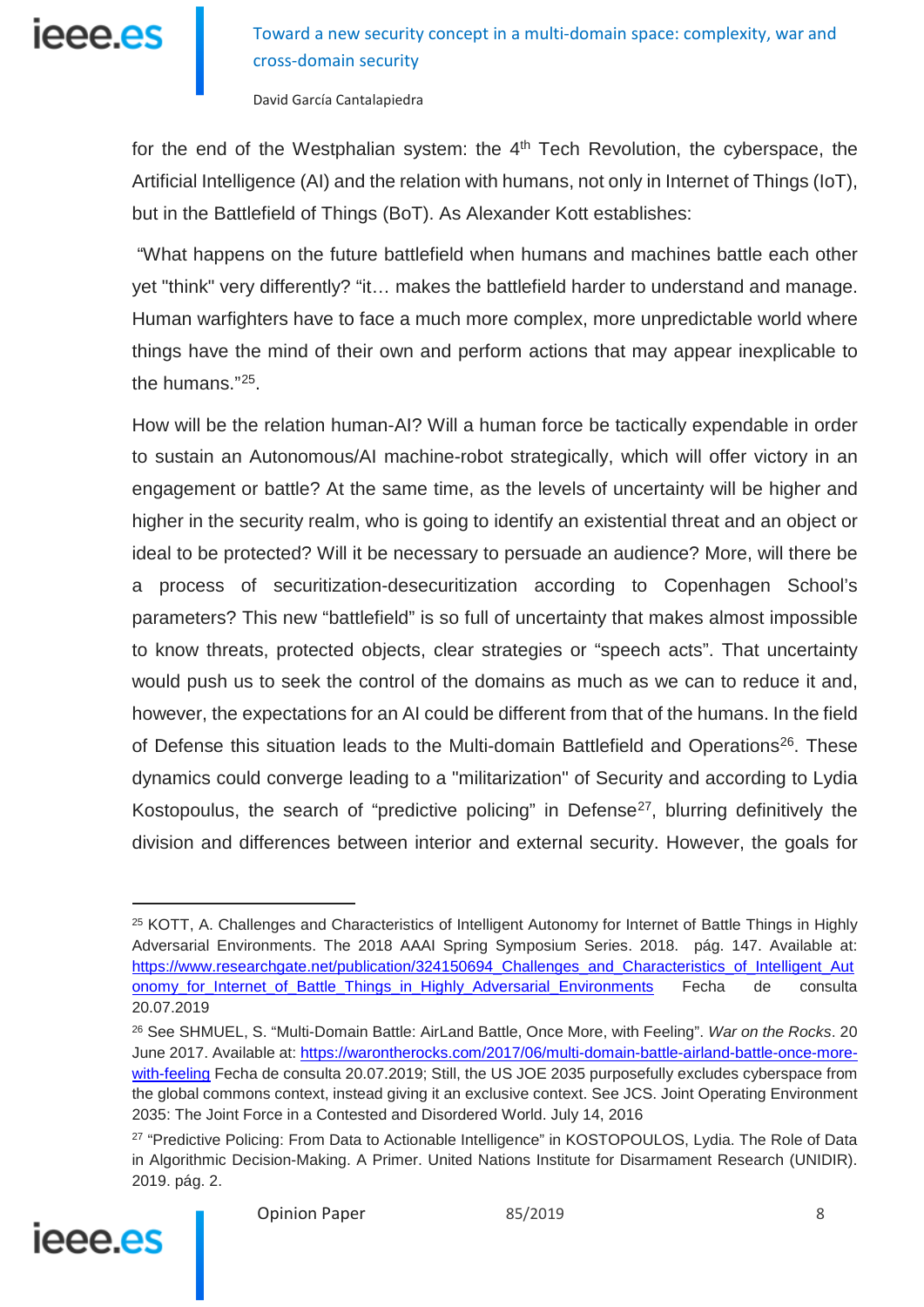# leee.es

Toward a new security concept in a multi-domain space: complexity, war and cross-domain security

David García Cantalapiedra

Security does not seem mainly those have been focusing on until now: first, since it is not clear the meaning of State, and how State, societies and human beings compete as receptors of this protection (although it seems there is a trend toward national security); second, technology is not inherently civilian or military, and makes all conflict multidomain conflict; third, all the domains are not equal in importance and it is far from clear that it exists a clear "dominance" of every domain<sup>28</sup>. The most important characteristic of this new multi-domain security space is his integrated and cross-domain nature of Security, with a trend that seems aimed to control the domains: physical (land, sea, air, space), Information/Cyber, Cognitive, Moral and Social<sup>[29](#page-8-1)</sup>. States and other actors will try to dominate, according their capabilities, but they do not seem encouraged to protect population but to control it. In this vein, the main trend in States will be national security and the authoritarian states will look for the survival of the party o power elite: in this case, uncertainty will not probably result in resilience approach but an expansion of internal control by state apparatus<sup>30</sup>:

- Physical Domain(s). The traditional domain of warfare. It spans the traditional land, sea, air, and space domains.
- Information Domain. The domain where information is created, manipulated, and shared. It spans the cyber domain.
- Cognitive Domain. Here doctrine, tactics, techniques, and procedures reside. It is the domain where decisive concepts emerge.
- Social Domain. It is where humans interact, exchange information, form shared awareness and understandings, and make collaborative decisions: "social media/networks are the foundation of commercial, political and civil life<sup>"31</sup>.

<span id="page-8-3"></span><sup>31</sup> SINGER, P. and BROOKING, E. "LikeWar. The Weaponization of Social Media". HMH. NY. 2018. Pág. 262.



<span id="page-8-0"></span><sup>&</sup>lt;sup>28</sup> HEFTYE, E. "Multidomain confusion: all domains are not created equal". The Bridge. May 26, 2017.

<span id="page-8-1"></span><sup>&</sup>lt;sup>29</sup> REED, D. "Beyond the War on Terror: Into the Fifth Generation of War and Conflict". Studies in Conflict & Terrorism, vol. 31. n. 8, 2008. pp. 684-722.

<span id="page-8-2"></span><sup>&</sup>lt;sup>30</sup> Chinese police force has been turning toward militarization probably since 2011. Currently it takes care of interior security, maritime security and Armed Forces support in war times. See for instance. BOYD, H. "China's People's Armed Police: reorganized and refocused". Military Balance Blog. IISS. June 21, 2019; "China spending puts domestic security ahead of defense Budget rise highest in western regions of Xinjiang and Tibet". Nikkei Asian Review. March 14, 2018; LIANG, F. et al. "Constructing a Data-Driven Society: China's Social Credit System as a State Surveillance Infrastructure". Policy & Internet, Vol. 10, No. 4, 2018. Págs. 415-53.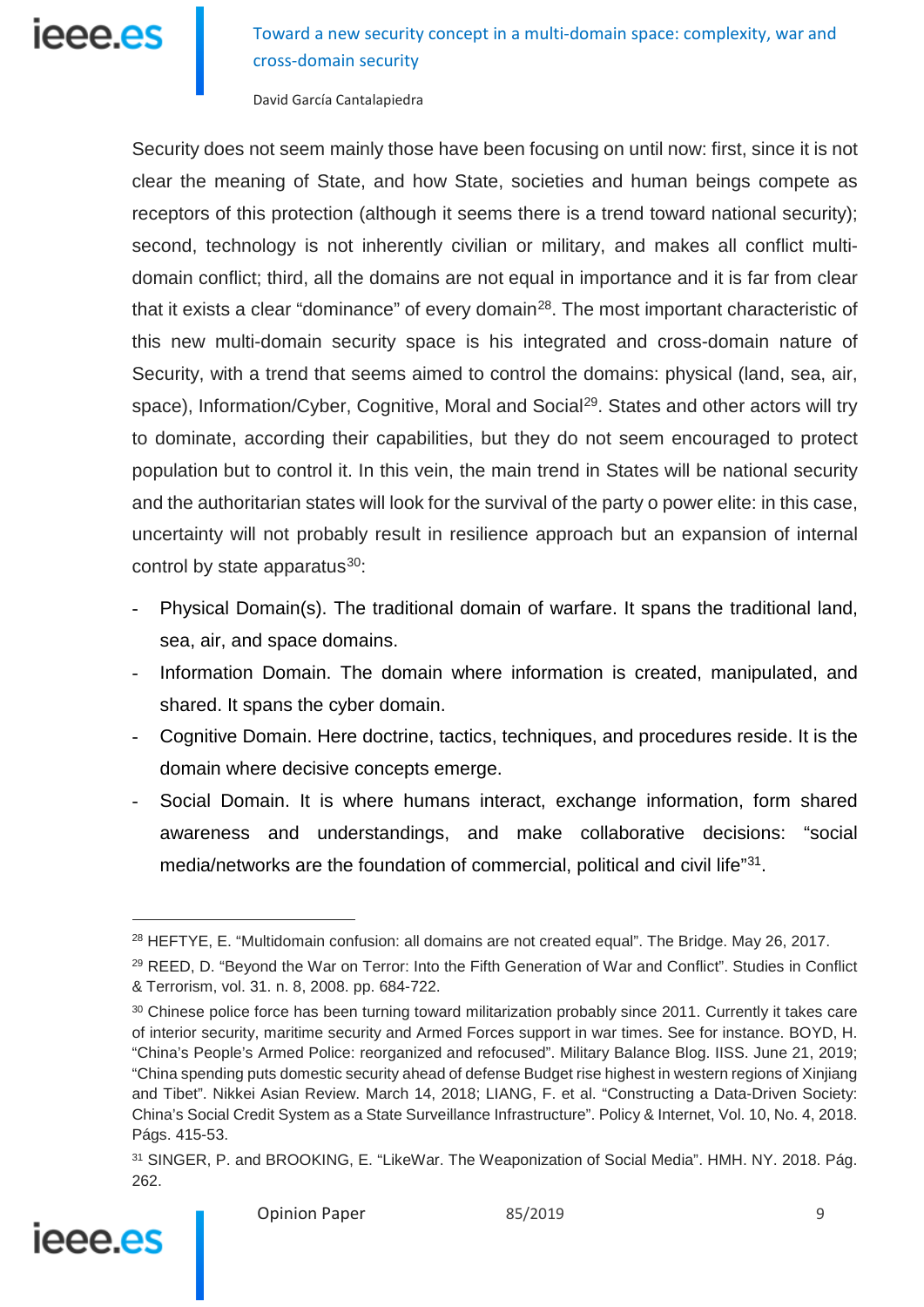Toward a new security concept in a multi-domain space: complexity, war and cross-domain security

David García Cantalapiedra

Security<sup>[32](#page-9-0)</sup> will be not divided or focused on several dimensions defined by spatial characteristics (local, regional, and global), but in the Physical Domain (above all in an internal-external security mix and a "identity" actors' diffuse status); uncertainty makes very complicated to identify security reference objects (states, principles or people) because of the impact of social domain generate by multiple actors( as people, companies, governments or other NSAs); security sectors really will respond to cognitive and information domains. Spatial dimensions, sectors, identities and the nature of reference objects served to create a framework in order to study issues which are represented as existential threats for reference objects by a security actor that generates support to the emergency measures beyond legal mandatory rules in the democratic government system<sup>[33](#page-9-1)</sup>. Who is going to identify an existential threat and an object or idea to protect? Will it be necessary to persuade an audience? And according to the Copenhagen School's parameters, will it proceed a securitization-de-securitization process? In this so uncertain new "battlefield" it will be very complicated to know threats, to establish protected objects and clear strategies.

### **Final thoughts: consequences for security, defense and deterrence**

After this general context, expanded to all domains, the main trend paradoxically seems to push toward a "militarization" in the security realm as it is already happening in the fight against drug cartels and transnational organized crime in Latin-America. Even though this idea could be counterintuitive according the characters and parameters described above, the spread of conflict to every domain and the fusion of internal-external security is overlapping security and defense. The legal treatment of cyber-attacks, cross-domain attacks, crime-insurgency convergence, hybrid dynamics in one hand, and the diffusion of power from the Westphalian state system (and ungoverned and under-governed spaces) in the other hand, should initiate a complete review of our vision about Security, Defense and Deterrence. Plenty of questions are opened in this context: what kind of

<span id="page-9-1"></span><span id="page-9-0"></span><sup>33</sup> BUZAN et al, pág.5.



<sup>32</sup> Security is divided or focused on several dimensions defined by spatial characteristics (local, regional, and global), sectors (military, political, economic, cultural, and environmental), identities (states, societal actors, international organizations), and the nature of the referent objects (states, nations, principals, nature). BUZAN, B., WAEER, O. & WILDE, Jaap de. "Security: A New Framework for Analysis". Lynne Rienner Publishers. 1998.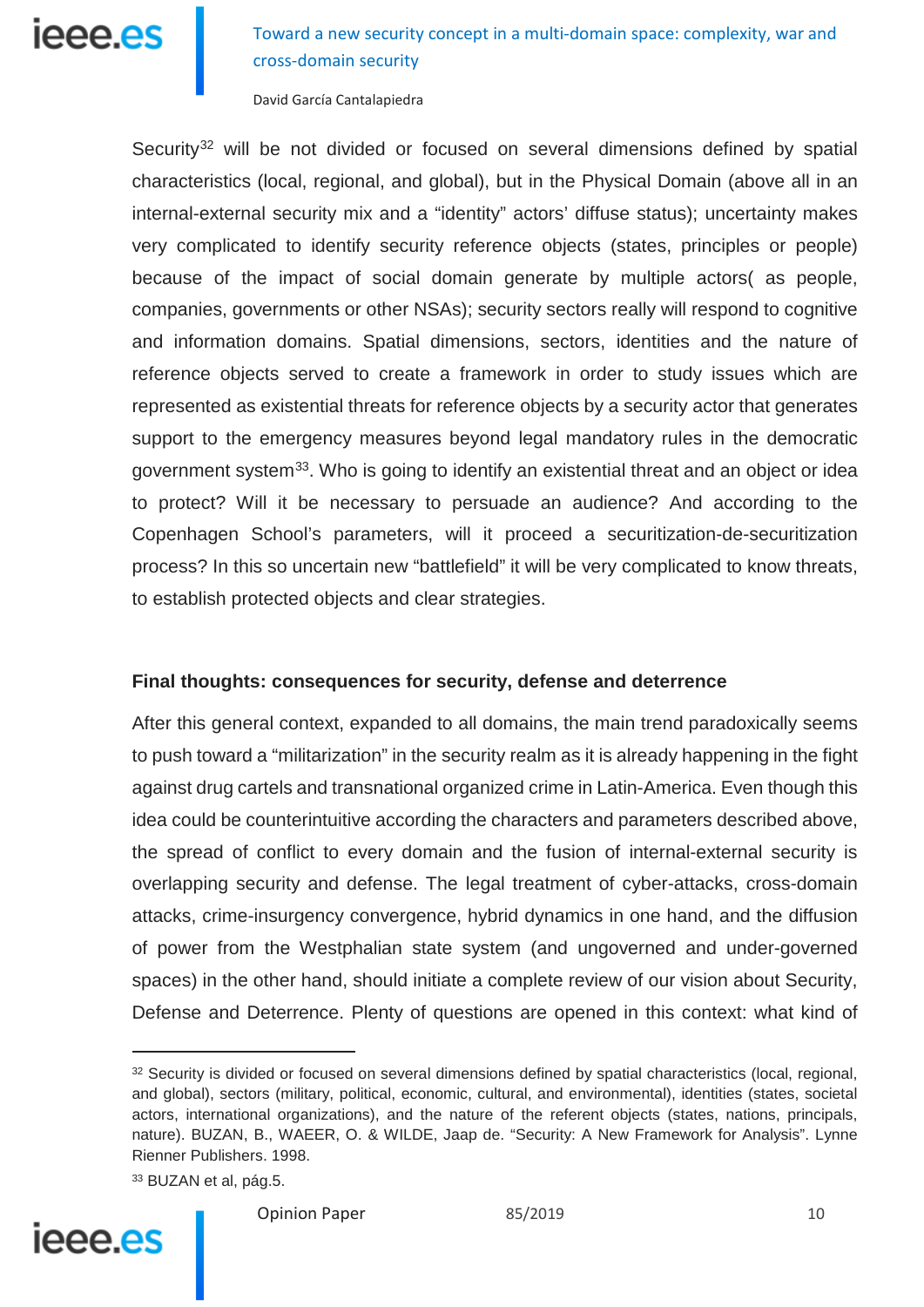

David García Cantalapiedra

attack would be a cyber-attack to nuclear and electric installations in a country? What is the goal or benefit of such attack? Attribution would be a key issue but knowing intentions would be even more important<sup>[34](#page-10-0)</sup>, but how to know? A kinetic counterattack would be a valid and acceptable alternative option to a cyber-attack?<sup>[35](#page-10-1)</sup> *i*. Would it be an increase in belligerence or a normal optional response in cross-domain scenarios?<sup>[36](#page-10-2)</sup>

In this regard, these cross-domain actions establish a cross-domain security space, in which Deterrence would move using different kind of capabilities to deter threats or combined threats in order to avoid unacceptable actions or attacks. This kind of Deterrence was already used during the Cold War, but a major change occurs threatening or responding to a cyber-attack, not only in the cyber domain, but through "conventional" o even nuclear retaliation. According to Erik Gartzke and Jon Lindsay, this completely changes the general framework and the strategic implications of these actions and consequences regarding potential escalation, signaling interpretation, and even operational effects<sup>[37](#page-10-3)</sup>. In this vein, the more the robotization (for instance swarms) the larger will be the incentives toward Offense and first strikes<sup>[38](#page-10-4)</sup>. Thus, this evolution in Deterrence would respond to the transformative general scenario described above. Nevertheless, neither European strategic community, Security Studies nor EU institutions moved toward a steady and clear theorical, strategic and political response. Such endeavor would require a full review of the 2016 EU Global Strategy and key basic arguments, moving beyond a foreign policy or security strategy toward a real grand

<span id="page-10-4"></span><span id="page-10-3"></span><sup>38</sup> WORK, R. and Shawn BRIMLEY, S. 20YY Preparing for War in the Robotic Age. CNAS. January 2014. Pág.34



<span id="page-10-0"></span><sup>34</sup> See for instance ROSATO, Sebastian. "The Inscrutable Intentions of Great Powers". International Security, vol. 39, n.3, 2015, págs.48-88

<span id="page-10-1"></span><sup>35</sup> What Israel's strike on Hamas means for Cyberwar. *Wired*. May 6, 2019. Available at: <https://www.wired.com/story/israel-hamas-cyberattack-air-strike-cyberwar/>Fecha de consulta 8.08.2019

<span id="page-10-2"></span><sup>36</sup> GARCIA CANTALAPIEDRA, D. Incertidumbre, "militarización" y un nuevo espacio de seguridad: Seguridad multi/trans-dominio y defensa comprehensiva". Centro de Estudios Estratégicos del Ejército de Perú. 3 de junio de 2019. Available at: [https://ceeep.mil.pe/2019/06/03/incertidumbre-militarizacion-y-un](https://ceeep.mil.pe/2019/06/03/incertidumbre-militarizacion-y-un-nuevo-espacio-de-seguridad-seguridad-multi-trans-dominio-y-defensa-comprehensiva/)[nuevo-espacio-de-seguridad-seguridad-multi-trans-dominio-y-defensa-comprehensiva/](https://ceeep.mil.pe/2019/06/03/incertidumbre-militarizacion-y-un-nuevo-espacio-de-seguridad-seguridad-multi-trans-dominio-y-defensa-comprehensiva/) Fecha de consulta 10.08.2019

<sup>37</sup> GARTZKE, Erik and LINDSAY, Jon. "Cross-Domain Deterrence: Strategy in an Era of Complexity". Office of Naval Research Grant N00014-14-1-0071 and the Department of Defense Minerva Research Initiative. 15 July 2014. Also GARTZKE, Erik and LINDSAY, Jon. "*Cross-Domain Deterrence: Strategy in an Era of Complexity"*. Oxford University Press. 2019;